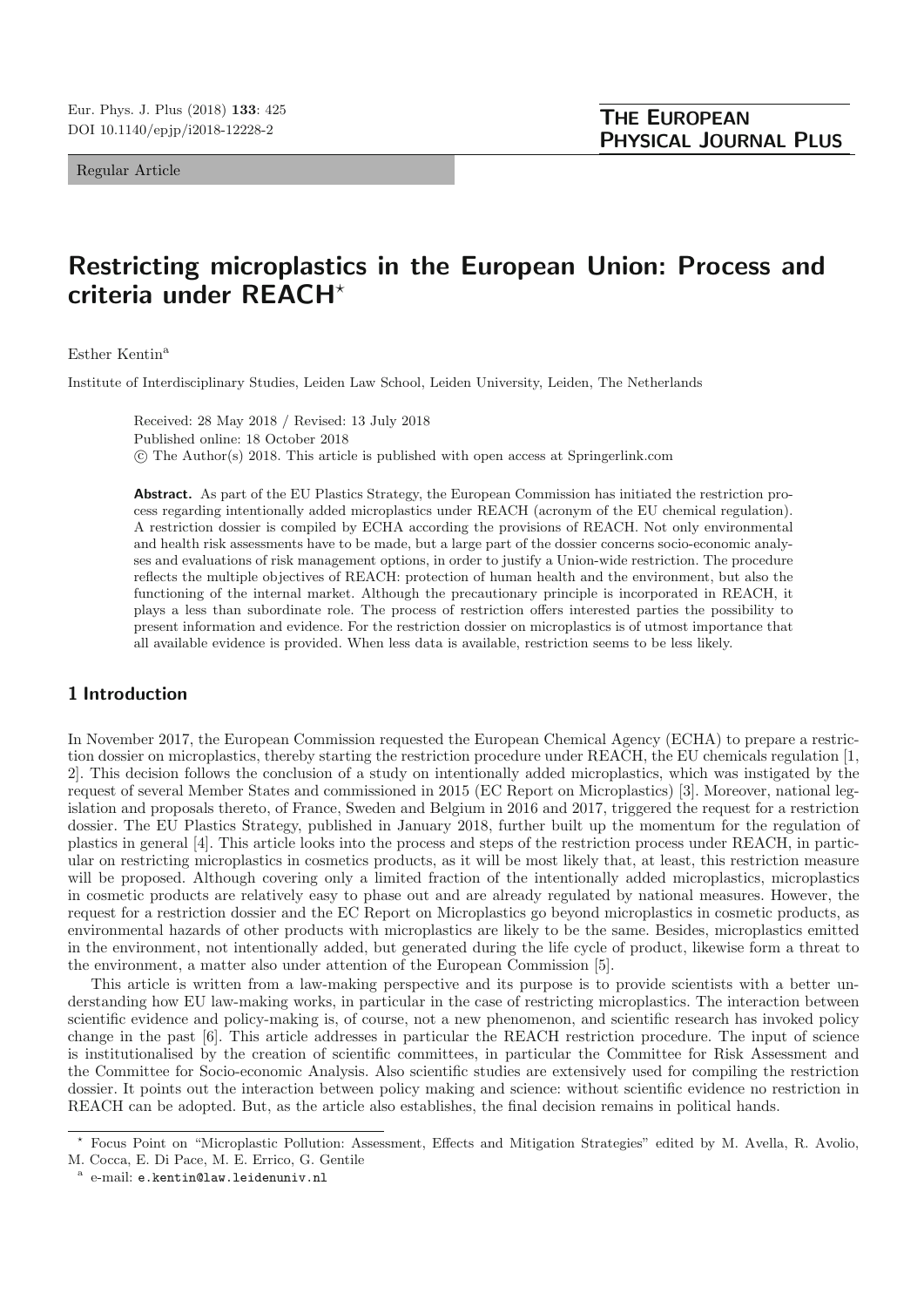# **2 REACH regulation**

REACH is the chemical regulations of the European Unions (EU) adopted in 2006 and regulates the registration, evaluation, authorisation and restriction of chemical substances. According to Article 1 REACH, its aims are protection of human health and environment and internal market and its provisions are underpinned by the precautionary principle. REACH replaces the rather ad-hoc approach of previous EU regulation on chemicals, which was based on responding on problems that emerged [7]. REACH is complemented by the Regulation on the classification, labelling and packaging of substances (CLP Regulation) [8].

The building blocks of REACH are the procedures of registration, evaluation, authorisation and restriction. A substance can only enter the EU market when is has been registered by the manufacturer or importer, the so-called "no data, no market" rule, included in Article 5 REACH. The manufacturer or importer of a substance has to submit a technical dossier for registration according Article 10 REACH, the registration dossier. Polymers have been exempted according from this rule according Article 6.3 REACH, if its monomers substances have been registered.

Evaluation pertains to dossier and substance evaluation. There are two types of dossier evaluations: the examination of testing proposals for conducting tests on vertebrate animals to prevent unnecessary testing, and the compliance check of at least 5% of registration dossiers. Substance evaluation will be carried out by Member States after placing the substance on a priority list, based on risk and hazards, as defined by Article 44 REACH. The results of substance evaluation can lead to further regulatory steps, such as authorisation, restriction, voluntary actions or measures under other EU legislation.

The authorisation procedure can be started when a substance is listed or marked as a *substance of very high concern* (SVHC). Generally, this is the case if a substance can be classified as carcinogenic, mutagenic or toxic for reproduction (CMRs), or as persistent, bioaccumulative and toxic (PBT), or as very persistent and very bioaccumulative (vPvB) or for which equivalent concerns exist (Article 57 REACH). The authorisation procedure is aiming at substituting these substances with less dangerous alternatives, in subsequent phases. After the so-called sunset date, the use of the substance has to be authorised by the European Commission, which can be done under certain conditions and until further review. Authorisation does not apply to substances in products and would therefore not be suitable for regulating microplastics in certain products [9].

Restriction of a substance is initiated when there is an unacceptable risk to human health or the environment, arising from the manufacture, use or placing on the market of substances, which needs to be addressed on a Community-wide basis (Article 68 REACH). In that case, Annex XVII REACH, listing all restrictions, will be amended according to the restriction process and legislative procedure described further in this article.

REACH provides for several exemptions, which can be general or partial. Certain substances can be exempted from certain procedures, such as registration, or REACH may not be applicable to certain products or in certain cases. Regarding microplastics, it is important to note that polymers, as substances are completely exempted from registration and evaluation, if its building blocks, monomers, have been registered according Article 6.3 REACH [10]. At the time of adopting REACH, in several jurisdictions, such as the US and Japan, the concept of *polymers of low* concern was used to reduce regulatory requirements for the majority of polymers [11]. Although the approach of REACH is totally different from those in these jurisdictions —in particular the pre-registration requirement for any substance, harmful or not—, a general exemption for polymers was incorporated. To end this exemption and to bring polymers under the registration regime, the European Commission may initiate a specific procedure of Article 138 REACH: the Commission first has to compile a report on the risks of polymers and the need for registration, and then it may, if there is a practical and cost-efficient way of selecting polymers, propose an amendment to include polymers for registration.

Other exceptions are based on overlap with other regulations. This is the case regarding microplastics in cosmetic products: also the Cosmetics Regulation applies [12]. The Cosmetic Regulation regulates the safety for human health of cosmetic products when used under normal or reasonably foreseeable conditions of use, as stated in Article 3 of the Cosmetics Regulation. Consequently, the restriction of substances in cosmetic products for human health concerns is exclusively regulated by the Cosmetics Regulation and the restriction process of REACH is only applicable to environmental concerns or to indirect human health concerns (Article 67.2 REACH).

# **3 Actors involved in the restriction process**

The restriction process involves several actors, which all have a specific tasks and roles during the process. The microplastics restriction process started with a preparatory study in intentionally added microplastics by the Commission on request of the Member States, the EU Report on Microplastics. Both Member States and the Commission can take the initiative to prepare a restriction dossier, and in case the Commission is the initiator, ECHA has to prepare it. In the microplastics restriction process, ECHA has a leading role as compiler of the dossier, also called the restriction report.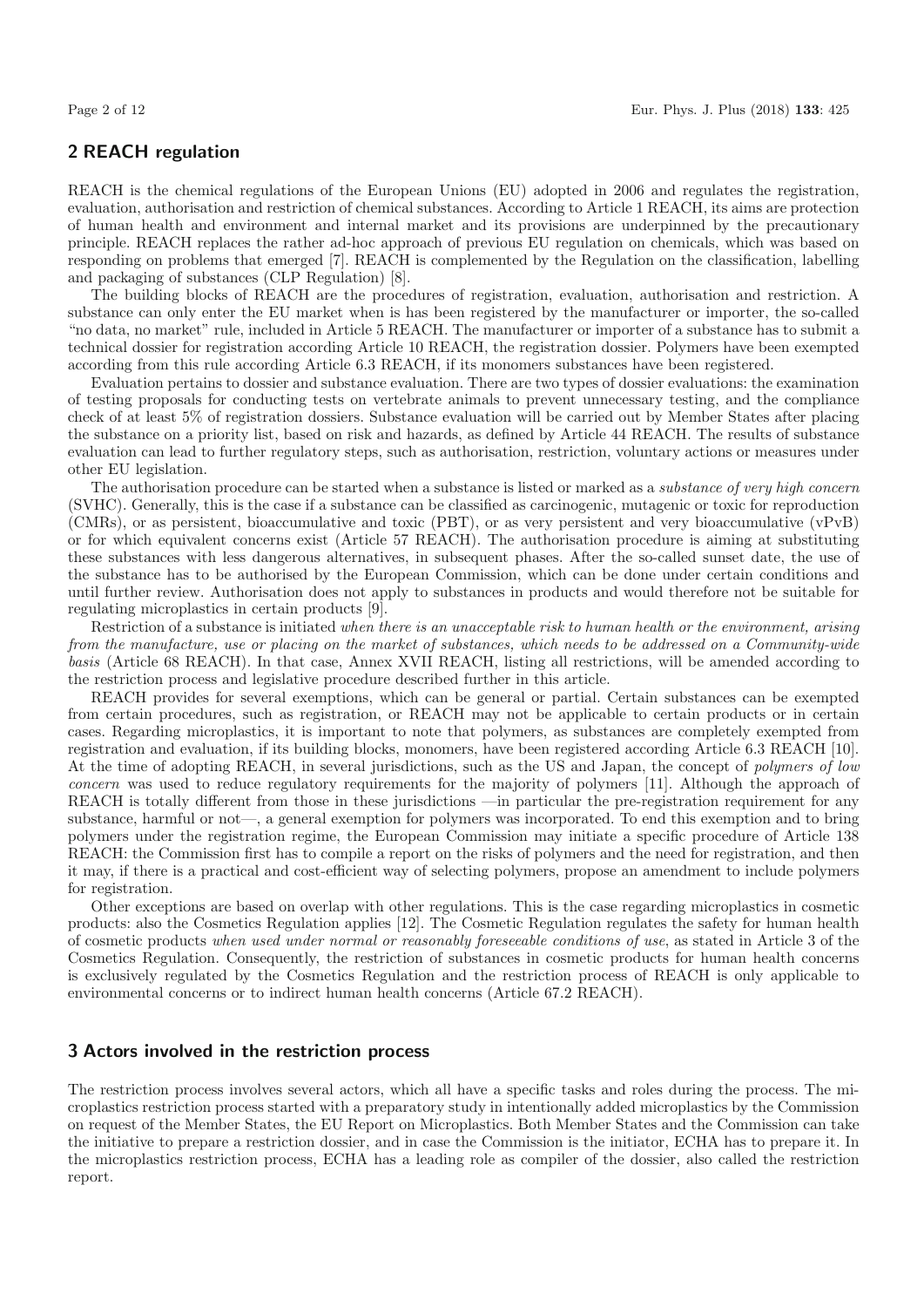After the submission of the restriction dossier, the Committee for Risk Assessment (RA Committee) and the Committee for Socio-economic Analysis (SEA Committee) come into play. These committees check conformity of the dossier and give an opinion on the proposed restriction. The RA Committee consists of one or two member(s) of each EU Member State and currently includes 54 experts in fields such as (eco)toxicology, chemistry, and risk assessment (Article 85 REACH) [13]. Also the SEA Committee consists of one or two member(s) of each Member State and, at present, counts 36 members, with experts in the same fields as the RA Committee, complemented with experts in economics and law. Members of both committees are appointed by ECHA based on nominations of the Member States. There is also a small role for the Forum for Exchange of Information on Enforcement (Forum), composed of representatives of the Member States, which coordinates a network of Member States authorities responsible for enforcement of REACH. The Forum examines restriction proposals and gives an advice concerning enforceability (Article 77.4.h REACH).

In different stages of the process, interested parties will be asked to provide comments and evidence. Interested parties are, according to ECHA, citizens, organisations, companies as well as authorities of Member States. Manufacturers or importers of substances do not have a particular role in the restriction process and are treated as interested parties. After the publication of the registration dossier, the formal public consultation period starts, but also in the period of the preparation of the restriction report interested parties may be called upon to provide information.

The Commission has the task to prepare a decision on restriction and has the leading role in the legislative part, the regulatory procedure with scrutiny (Article 133.4 REACH) [14]. If so decided, it will draft the amendment to REACH, based on the proposal in the restriction report. A Scrutiny Committee, composed of representatives of the Member States, will give its opinion, and the draft amendment will be sent for voting to the European Parliament and the Council of the European Union, consisting of the relevant ministers of the Member States. After adoption of the restriction, the Member States are responsible for the enforcement of REACH.

### **4 The restriction process**

The restriction process formally starts with a notification of intention of a Member State, a request of the Commission, or when ECHA decides itself after authorisation, to prepare a restriction dossier. ECHA listed the intention of submission of the restriction report on microplastics on 17 January 2018 after the request of the Commission to prepare such dossier on 9 November 2017. The listing of the notification by ECHA on 17 January 2018 should be considered as the date of the start of the restriction process on microplastics, as outlined in table 1. According to Article 69 REACH, within 12 months of the notification the restriction report should be submitted and published. For the restriction dossier on microplastics ECHA has set the date on 11 January 2019 for submission of the report. ECHA also made a call for comments and evidence on 1 March 2018, ending on 11 May 2018 [15]. During this period all interested parties are able to provide information on all possible intentional uses of microplastic particles in products in order to determine whether these uses pose a risk. This consultation does not replace the formal public consultation after the submission of the restriction report, but will help ECHA to develop the report and allows interested parties to signal their interest and express their views and concerns.

After submission of the restriction report, expected on 11 January 2019, the Committee for Risk Assessment (RA Committee) and the Committee for Socio-economic Analysis (SEA Committee) will check the restriction dossier on conformity with Annex XV REACH. Annex XV REACH includes the requirements of the registration dossier, including a proposal for restriction, which will be discussed in the next part. The checks should be done within 30 days, but if the dossier does not conform, an additional 15 days will be given to the committees for stating the reasons for non-conformity. Subsequently, the submitter is given 60 days to bring the restriction dossier in conformity with the requirements of Annex XV REACH. As the microplastics report is prepared by ECHA, it would be unlikely that it would not conform to its own standards. When the restriction report is considered conforming Annex XV REACH, ECHA will publish the report on its website. This date, for the microplastics report can be expected between 11 January 2019 —the announced date of submission— and 3 May 2019 —the latest date for submission of the restriction dossier in conformity with Annex XV REACH.

The publication date is a new benchmark in the restriction procedure, as it is the start of several simultaneous steps in the procedure. Both the RA Committee and SEA Committee will begin with the formulation of an opinion regarding the proposed restriction, and also the 6-month period of public consultation starts. The RA Committee should finalise its opinion within nine months, while the SEA Committee should first prepare a draft opinion. The draft opinion is published and interested parties are invited to give their comments within 60 days. The final opinion of the SEA Committee should be adopted within 12 months of the publication date of the restriction dossier, in case of no delays that would be 11 January 2020. ECHA will publish the committee opinions, advice of the Forum, the comments received through public consultation as well as the response to the comments by the submitter of the restriction dossier and the committees. The Commission will then prepare its decision on the restriction dossier within three months and, if so decided, draft the amendment to Annex XVII REACH to include the restriction. For the microplastics dossier, the anticipated date would be 11 April 2020. The regulatory procedure with scrutiny will then start. The Scrutiny Committee delivers its opinion on the draft amendment, within a time-limit, laid down by the chair of the Committee.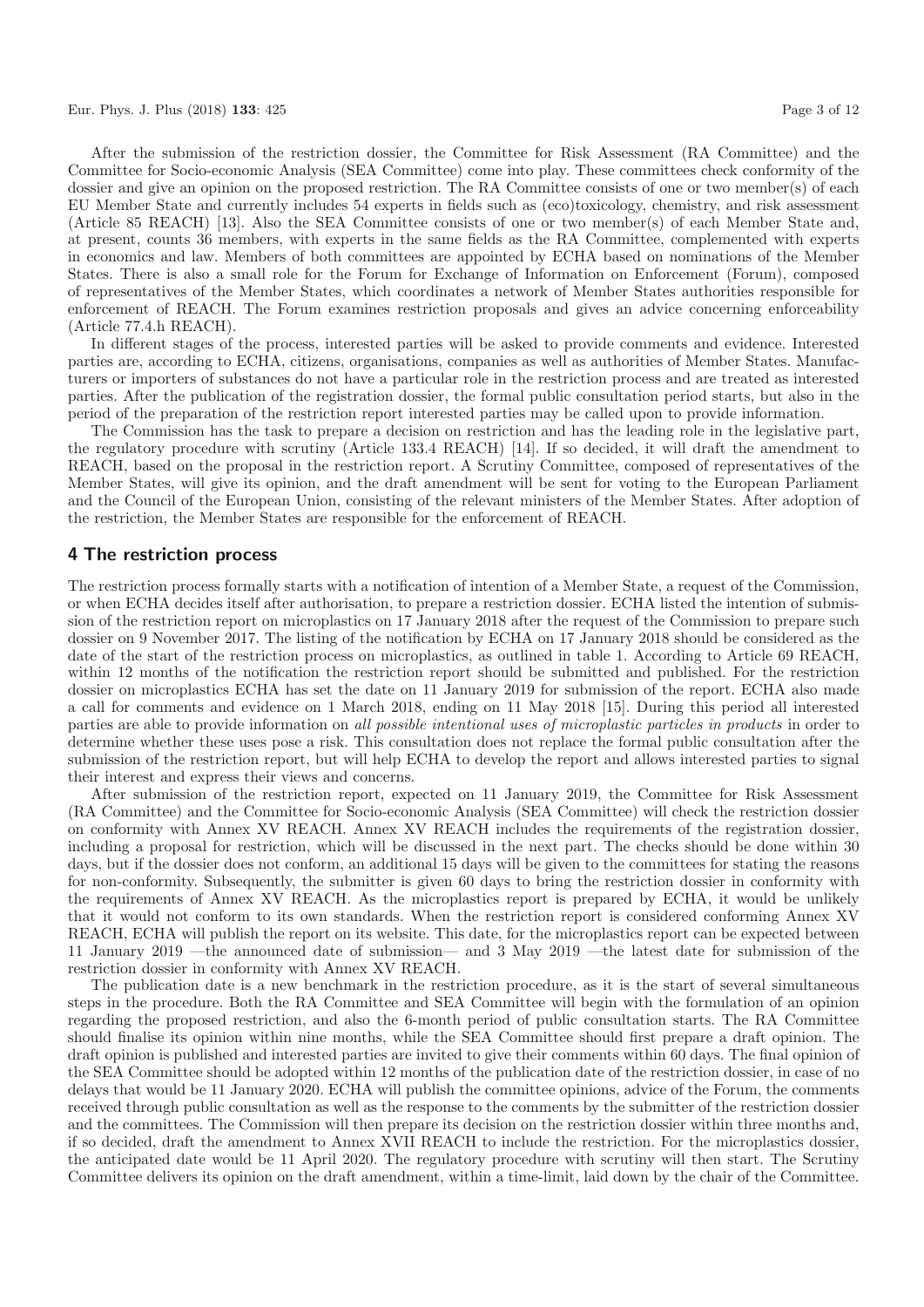|                     | <b>Table 1.</b> Timeline for the restriction dossier on intentionally added microplastics. Sources: ECHA website, [9,16]. |            |              |                    |                              |                         |               |                        |            |                              |
|---------------------|---------------------------------------------------------------------------------------------------------------------------|------------|--------------|--------------------|------------------------------|-------------------------|---------------|------------------------|------------|------------------------------|
| Actors              | Preparatory                                                                                                               | Request    | Notification | Preparing          | Submission                   | ${\bf Prepart}$         | Public        | Opinions               | Submission | Comitology                   |
|                     | work                                                                                                                      | to the     | of intention | a restriction      | of restriction and adopt     |                         | consultion    | to Commission of draft |            | procedure                    |
|                     |                                                                                                                           | agency     |              | dossier            | dossier                      | uoturdo                 | and final     | pue                    | amendment  |                              |
|                     |                                                                                                                           |            |              |                    | $\left( \mathrm{RD} \right)$ |                         | opinion SEA   | publication            | to Member  |                              |
|                     |                                                                                                                           |            |              |                    |                              |                         |               |                        | States     |                              |
| European            | Study on                                                                                                                  | 9 Nov 2017 |              |                    |                              |                         |               |                        | Within 3   | Amending                     |
| Commission          | intentionally                                                                                                             |            |              |                    |                              |                         |               |                        | months of  | draft or                     |
|                     | pappe                                                                                                                     |            |              |                    |                              |                         |               |                        | final      | withdrawal                   |
|                     | microplastics,                                                                                                            |            |              |                    |                              |                         |               |                        | opinion    | deposad<br>to<br>posad<br>so |
|                     | commissioned                                                                                                              |            |              |                    |                              |                         |               |                        | (11 April  | (in case of                  |
|                     | 2015, concluded                                                                                                           |            |              |                    |                              |                         |               |                        | 2020)      | rejection by                 |
|                     | Oct 2107                                                                                                                  |            |              |                    |                              |                         |               |                        |            | Council or                   |
|                     |                                                                                                                           |            |              |                    |                              |                         |               |                        |            | European                     |
|                     |                                                                                                                           |            |              |                    |                              |                         |               |                        |            | Parliament                   |
| ECHA Secretariat    |                                                                                                                           |            | 17 Jan 2018  | 12 months          | anticipated:<br>11 Jan 2019  |                         |               |                        |            |                              |
| RA                  |                                                                                                                           |            |              |                    |                              | Prepare                 |               | $12\;\mathrm{months}$  |            |                              |
|                     |                                                                                                                           |            |              |                    |                              |                         |               |                        |            |                              |
| Committee           |                                                                                                                           |            |              |                    |                              | an opinion<br>and adopt |               | after RD<br>(11 Jan    |            |                              |
|                     |                                                                                                                           |            |              |                    |                              | taking into             |               | $ 2020\rangle$         |            |                              |
|                     |                                                                                                                           |            |              |                    |                              | account                 |               |                        |            |                              |
|                     |                                                                                                                           |            |              |                    |                              | comments                |               |                        |            |                              |
|                     |                                                                                                                           |            |              |                    |                              | by interested           |               |                        |            |                              |
|                     |                                                                                                                           |            |              |                    |                              | parties                 |               |                        |            |                              |
|                     |                                                                                                                           |            |              |                    |                              | $(9$ months)            |               |                        |            |                              |
| <b>SEA</b>          |                                                                                                                           |            |              |                    |                              | Prepare                 | Final         | Final opinion,         |            |                              |
| Committee           |                                                                                                                           |            |              |                    |                              | and adopt               | uoiniqo       | $12\;\mathrm{months}$  |            |                              |
|                     |                                                                                                                           |            |              |                    |                              | draft opinion           |               | after RD               |            |                              |
|                     |                                                                                                                           |            |              |                    |                              | $(6 \text{ months})$    |               | (11 Jan 2020)          |            |                              |
| Interested parties  |                                                                                                                           |            |              | Call for           |                              | Public                  | Public        |                        |            |                              |
|                     |                                                                                                                           |            |              | comments           |                              | consultation:           | consultation: |                        |            |                              |
|                     |                                                                                                                           |            |              | and evidence       |                              | comments on             | comments on   |                        |            |                              |
|                     |                                                                                                                           |            |              | $1$ Mar $\text{-}$ |                              | restriction             | draft opinion |                        |            |                              |
|                     |                                                                                                                           |            |              | 11 May 2018        |                              | dossier                 | <b>of SEA</b> |                        |            |                              |
|                     |                                                                                                                           |            |              |                    |                              | $(6$ months)            | $(sx$ ays)    |                        |            |                              |
| Council             |                                                                                                                           |            |              |                    |                              |                         |               |                        |            | Adoption                     |
| (Member States)     |                                                                                                                           |            |              |                    |                              |                         |               |                        |            | (yoting)                     |
| European Parliament |                                                                                                                           |            |              |                    |                              |                         |               |                        |            | Adoption                     |
|                     |                                                                                                                           |            |              |                    |                              |                         |               |                        |            | (yoting)                     |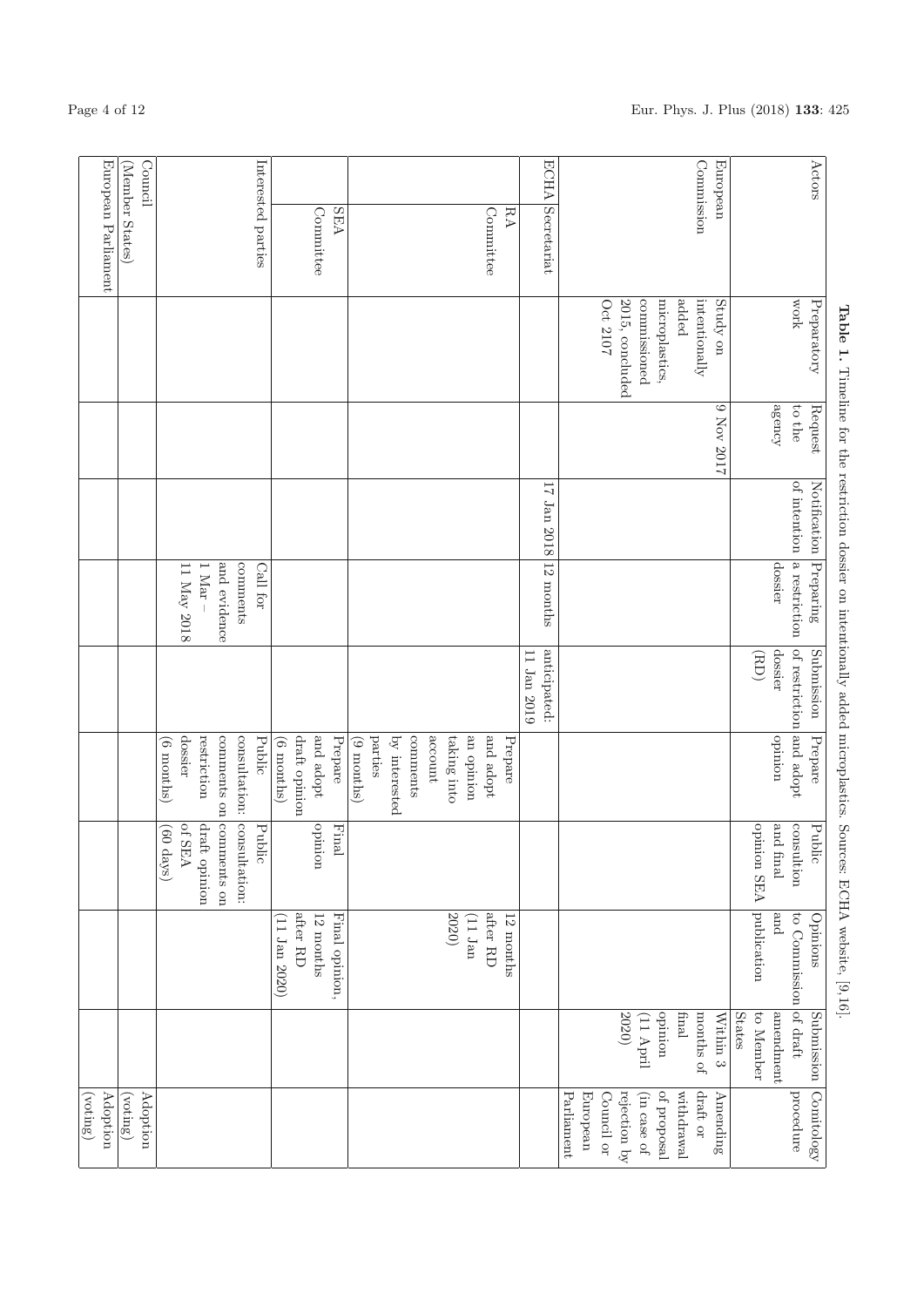| Report                                          | Annexes                                                     |
|-------------------------------------------------|-------------------------------------------------------------|
| Summary                                         |                                                             |
| 1) The problem identified                       | Annex A. Manufacture and uses                               |
|                                                 | Annex B. Information on hazard, exposure/emissions and risk |
|                                                 | Annex C. Justification for action on a Union-wide basis     |
|                                                 | Annex D. Baseline                                           |
| 2) Impact assessment                            | Annex E. Impact Assessment                                  |
| 3) Assumptions, uncertainties and sensitivities | Annex F. Assumptions, uncertainties and sensitivities       |
| 4) Conclusion                                   |                                                             |
|                                                 | Annex G. Stakeholder information                            |

**Table 2.** Format of a restriction dossier.

Then, the European Parliament and the Council will come in. There are different scenarios depending whether the draft measure is in accordance with opinion of the Scrutiny Committee or not [14]. At best, the Commission may adopt the draft amendment within three months if there is no opposition of the Council or European Parliament. But if there is opposition and/or the opinion of the Scrutiny Committee is not in accordance, majority voting in the Council and European Parliament is required, and if the proposed restriction is opposed, an amended proposal should be submitted by the Commission, and the regulatory procedure with scrutiny will be repeated. Therefore, it is impossible to predict when a restriction on microplastics may come into force.

# **5 Restriction dossier on intentionally added microplastics**

The content of a restriction dossier is outlined in Annex XV of REACH. The dossier should consist information on six parts: proposal, information on hazard and risk, information on alternatives, justification for restrictions at Community level, socio-economic assessment, and information on stakeholder consultation. ECHA has published a guidance, which provides hands-on information for submitters of a restriction dossier, but also for interested parties [16]. The format of a restriction dossier has been updated in 2016 to provide a new structure and a rearrangement of the required information [17]. In the new format, the dossier includes a "report" containing the restriction proposal and supporting information, while detailed information is provided in "annexes", as outlined in table 2.

# **5.1 Summary**

The cover page includes the chemical name of the substance(s), the IUPAC name(s), the EC number(s)<sup>1</sup>, and CAS number(s) if applicable. The summary introduces the scope and conditions of the restriction and includes the restriction proposed and a summary of the justification, based on the information provided in the subsequent parts of the restriction dossier. The proposed restriction is composed according to the table in Annex XVII REACH on restrictions and can directly be used as text for the amendment. However, if ECHA concludes that there is no need for a proposed restriction, this part explains why no restriction is proposed<sup>2</sup>.

### **5.2 The problem identified**

This section starts with the hazard, exposure/emissions and risks, based on the information given in Annex A and B of the report. Providing the identity information of the substance(s), Annex B starts with information on the molecular and structural formula and the composition of the substance. It also includes a justification for grouping in case the restriction proposal covers more than one substance.

<sup>1</sup> The EC number is the number which has been given in the EC Inventory, a combination of three lists under former European regulations: the European Inventory of Existing Commercial Chemical Substances (EINECS), the European List of Notified Chemical Substances (ELINCS) and the No-Longer Polymers (NLP) list, see ECHA, https://echa.europa.eu/informationon-chemicals/ec-inventory.

 $2^{\circ}$  See, for example, the Annex XV reports on Grill lighters fluids and fuels for decorative lamps, labelled R65 or H304 (17) April 2015) and cadmium and its compounds (02 February 2015).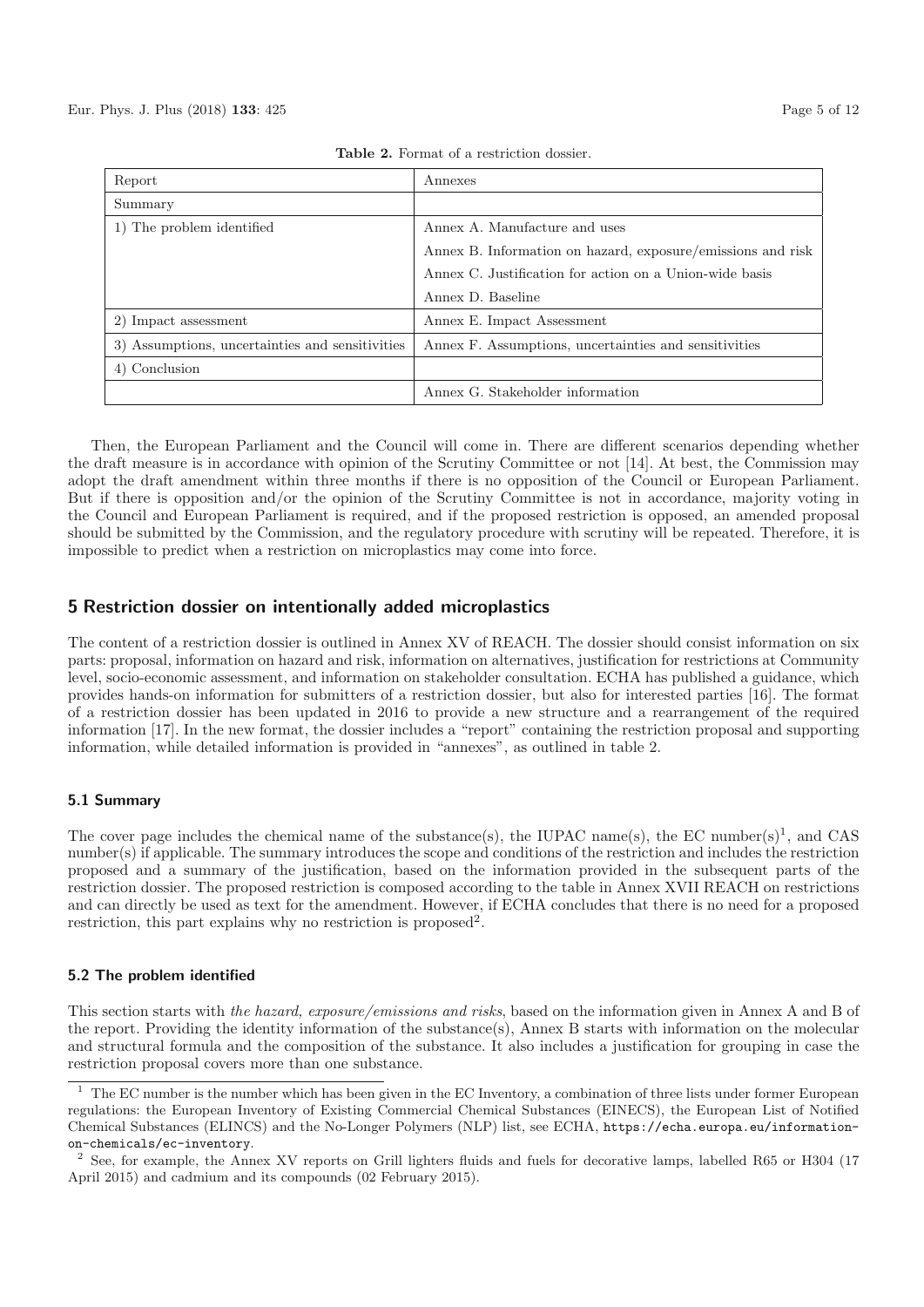The European Commission has identified more than 130 synthetic polymers that may be added as microplastics to products [3] and the first challenge is to determine the definition of microplastics for restriction. Although there may be various ways to make distinctions, such as differentiating between homopolymers and copolymers, and types of polymers [18], the discussion on definitions suggests, that, regarding microplastics in cosmetic products, a distinction between functions, solid and not solid, and solubility in water can be made. Guidance within REACH can be found in Annex XI of REACH, providing that the physicochemical, toxicological and ecotoxicological properties are likely to be similar or follow a regular pattern as a result of structural similarity. For grouping REACH requires that those properties and human health and environmental effects or fate may be predicted from data for reference substance(s) within the group by interpolation to other substances in the group, the read-across approach. Grouping is also possible for related substances if the key property in combination with the exposure that causes the risk leading to the restriction proposal is shared by those related substances [16].

Since the compiling of the restriction dossier is triggered by national initiatives, in particular the French prohibition, a look at the definition of the substance in this regulation is justified. The French legislation does not refer to specific substances but defines microplastics as "particules plastiques solides, à l'exception des particules d'origine naturelle non susceptibles de subsister dans les milieux, d'y propager des principes actifs chimiques ou biologiques ou d'affecter les chaînes trophiques animales", in English "solid plastic particles, with the exception of particles of natural origin not liable to persist in the environment, release active chemical or biological ingredients thereinto, or affect animal food chains" [19]. This definition in turn was based on the definition of the US Microbead-Free Waters Act of 2015, which defines a microbead as any solid plastic particle that is less than five millimeters in size and is intended to be used to exfoliate or cleanse the human body or any part thereof [20]. These definitions more or less group all solid synthetic polymers. The French definition explicitly excludes polymers of natural origin, with the condition that these are not harmful for the environment. The US definition, though, includes the function of the microplastics: exfoliating and cleansing, excluding microplastics that have other functions. In literature, microplastics are defined as synthetic, nondegradable, water insoluble, solid materials made up of polymers. They are often made of petroleum carbons source and a distinction can be made between thermoplastics and thermoset plastics, and between homopolymers and copolymers [21,22]. It is noted that cosmetics products also may include synthetic polymers that are liquid at ambient temperature or water soluble, but these substances are generally not considered as microplastics [3]. Regarding the functions, microplastics are added for exfoliating and cleansing, but also for film formation, viscosity regulation, skin conditioning, emulsion stabilizing, opacifying, bulking, glittering, functions that go beyond the US definition [3,22]. The EC Report on Microplastics established the following working definition:

- Microplastics consist of man-made, conventional plastics.
- Microplastics also include bio-degradable plastics, bio-based analogue plastics, and biobased alternative plastics.
- Microplastics are solid and water-insoluble particles.
- Microplastics have particle size below 5mm and include nanometer sized plastics as well (nanoparticles).

Through the exemption of polymers from registration, REACH has more or less "grouped" polymers. The exemption has also resulted in the fact that not all polymers have an EC number and information on polymers is limited within the REACH system. For example, a frequent used type of microplastic in cosmetic products is Acrylates Copolymer, which is a group of polymers containing monomers acrylic acid or methacrylic acid or one of their salts or esters [23]. As an ingredient for cosmetic products, Acrylates Copolymer is included in CosIng, the EC Cosmetic ingredient database for information on substances and ingredients [24]. The file for Acrylates Copolymer in CosIng specifies three CAS numbers and IUPAC names, while the US Cosmetic Ingredient Review on Acrylates Copolymer includes over thirty groups of Acrylates Copolymer<sup>3</sup>. Since Acrylates Copolymer has no EC number, no information regarding molecular formula and composition is available in the EC Inventory<sup>4</sup>.

Annex B follows the Chemical Safety Report (CSR) format, described in Annex I of REACH. This Annex sets the requirements for assessment of hazard and risk assessments and provides a format for compiling a CSR. It should also include substance identification parameters, which are regulated in Article 10 of REACH, setting the information standards for registration. As polymers are exempted from registration, the information for the microplastics dossier

<sup>3</sup> 25133-97-5 / 25035-69-2 / 25212-88-8, 2-propenoic acid, 2-methyl-, polymer with ethyl 2-propenoate and methyl 2-methyl-2-propenoate, see CosIng, http://ec.europa.eu/growth/tools-databases/cosing/index.cfm; Cosmetic Ingredient Review, Final report of the safety assessment of acrylates copolymer and 33 related cosmetic ingredients, in International Journal of Toxicology, Vol. **21** (2002) p. 1; https://www.cir-safety.org/ingredients. The US Cosmetic Ingredient Review, an initiative of the Personal Care Products Council, an industry trade association, carried out a review of Acrylates Copolymer in 2002, and is currently working on an update. Registration of ingredients is totally voluntary in the US and it is the responsibility of the manufacturer to ensure that cosmetic products are safe. See further: Cosmetic Ingredient Review Procedures, October 2010, http://www.cir-safety.org/sites/default/files/pdf1.pdf; U.S. Food & Drug Administration, Voluntary Cosmetic Registration Program, https://www.fda.gov/Cosmetics/RegistrationProgram/default.htm.

<sup>4</sup> EC Inventory, https://echa.europa.eu/information-on-chemicals/ec-inventory (search for Acrylates Copolymer gives no results).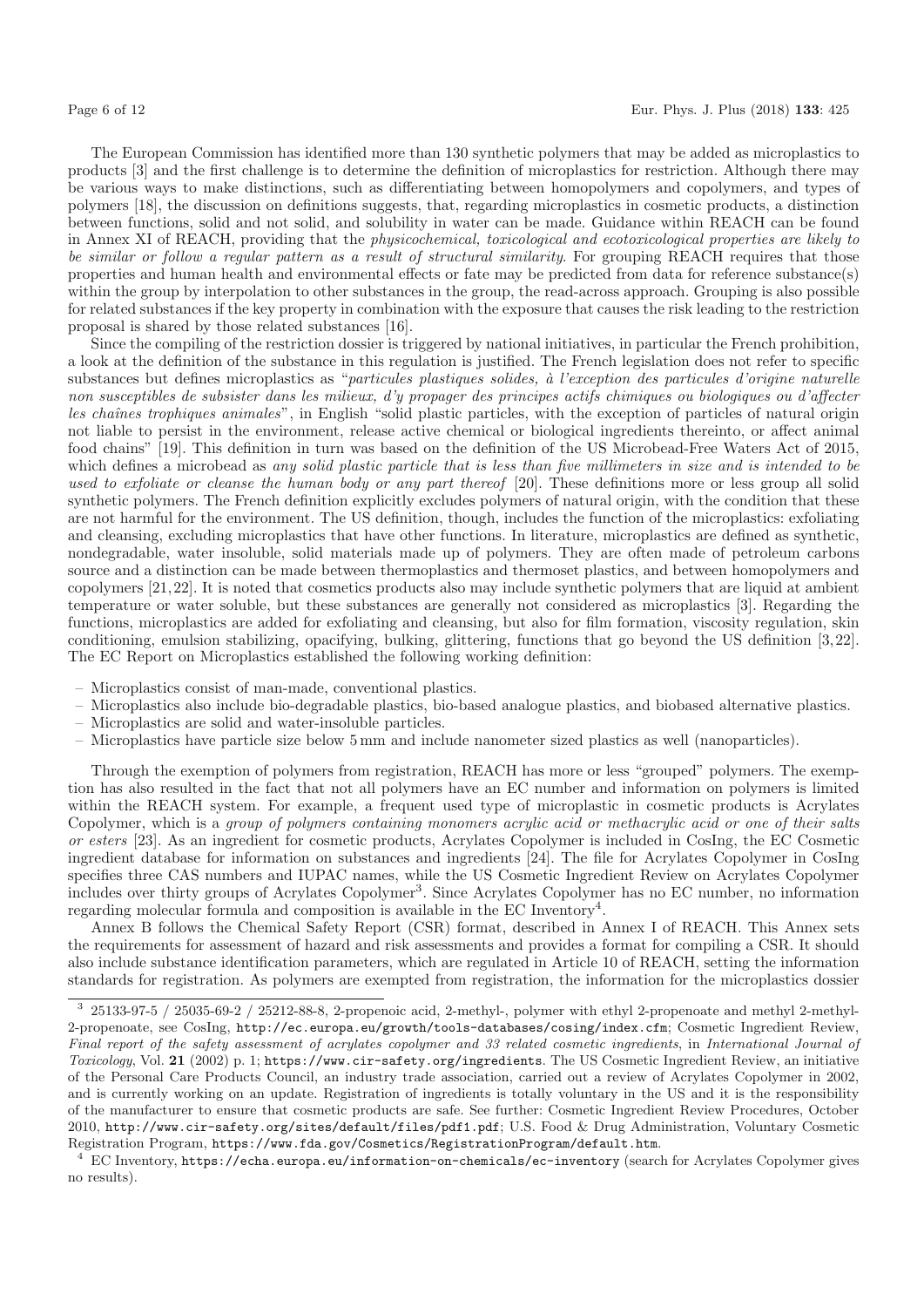| Compartment                       | Persistent: half-life days | Very persistent: half-life days |
|-----------------------------------|----------------------------|---------------------------------|
| Marine water                      | $> 60$ days                | $> 60$ days                     |
| Fresh or estuarine water          | $> 40$ days                | $> 60$ days                     |
| Marine sediment                   | $> 180$ days               | $> 180$ days                    |
| Fresh or estuarine water sediment | $>120$ days                | $> 180$ days                    |
| Soil                              | $>120$ days                | $> 180$ days                    |

Table 3. Criteria for persistence according REACH Annex XIII as part of PBT/vPvB criteria.

**Table 4.** Criteria for bioaccumulation according REACH Annex XIII as part of PBT/vPvB criteria.

|                                            | Bioaccumulative | Very bioaccumulative |
|--------------------------------------------|-----------------|----------------------|
| Bioconcentration factor in aquatic species | 2000            | >5000                |

should be collected from other sources, such as safety data sheets. Chemical Safety Reports may be compiled for a group of substances, based on the same criteria used for the identification of substances as discussed above. Often an overview of studies in literature will be presented, especially when no or limited information is presented by manufacturers in registration dossiers and safety data sheets. Manufacturers and importers of substances, including polymers, have to provide downstream users with a safety data sheet if the substance can be classified as hazardous under the CLP Regulation, as a PBT or a vPvB, or when it is on the list for authorisation (Article 31 REACH). However, these are not publicly available and the accuracy is the sole responsibility of the manufacturer or importer. A CSR includes ten sections: 1) identity of the substance; 2) manufacture and uses; 3) classification and labelling; 4) environmental fate properties; 5) human health hazard assessment; 6) human health hazard assessment of physicochemical properties; 7) environmental hazard assessment; 8) PBT and vPvB assessment; 9) exposure assessment; and 10) risk characterisation.

- 1) Information on the identity of the substance, including physical and chemical properties should be provided. Issues regarding the identification of microplastics, such as the possibility of grouping, have been discussed above.
- 2) Information on manufacture and uses is based on Annex A of the restriction dossier. Annex A should identify quantity of manufacture and uses of the substances, on its own, in products and mixtures, and also include the uses advised against. The EC Report on Microplastics provides detailed information on the use of microplastics in cosmetic products, but only limited data on microplastics in other products, such as paints and coating, detergents, and other uses. This part can be supplemented with information from interested parties, such as manufacturers and downstream users, but also scientists.
- 3) If the substance is listed according the CLP Regulation, it should be noted in the section on classification and labelling. A quick review shows that not many polymers have been classified or labelled. Also, the previous mentioned frequently used microplastic Acrylates Copolymer is not listed.
- 4) The environmental fate properties must be described. Environmental fate properties that should at least be assessed include degradation (abiotic degradation, biodegradation), environmental distribution, bioaccumulation and secondary poisoning, including contamination of the food chain. Practice shows that these properties can be complemented with other properties or more detailed properties if appropriate. The scientific research on these topics should be reviewed in this part.
- 5) Human health hazard assessment is comprised of 11 properties: toxicokinetics (absorption, metabolism, distribution, elimination), acute toxicity, irritation, corrosivity, sensitisation, repeated dose toxicity, germ cell mutagenicity, carcinogenicity, toxicity for reproduction, other effects, derivation of DNEL). It should be noted that the restriction procedure on microplastics cannot apply to human health risks resulting from the normal use of cosmetics, and that these issues should be addressed through the Cosmetics Regulation.
- 6) The human health hazard assessment of physicochemical properties consists of explosivity, flammability and oxidising potential.
- 7) Environmental hazard assessment considers the potential effects on the environment, in particular the aquatic compartment, terrestrial compartment, atmospheric compartment and the microbiological activity in sewage treatment systems. It should identify the concentration of the substance below which adverse effects in the environment are not expected to occur, the Predicted No-Effect Concentration (PNEC). In the EC study on intentionally added microplastics, the authors distinguish physical and toxic effects. The assessment is wholly based on literature review and comes to some cautious conclusion that there is some evidence for the potential for toxic effects as well as physical effects to be exhibited on exposure of environmental organisms to microplastics [3]. It also points out that is it not possible to establish a PNEC at this stage, due to the different parameters used in studies and the wide range of effects.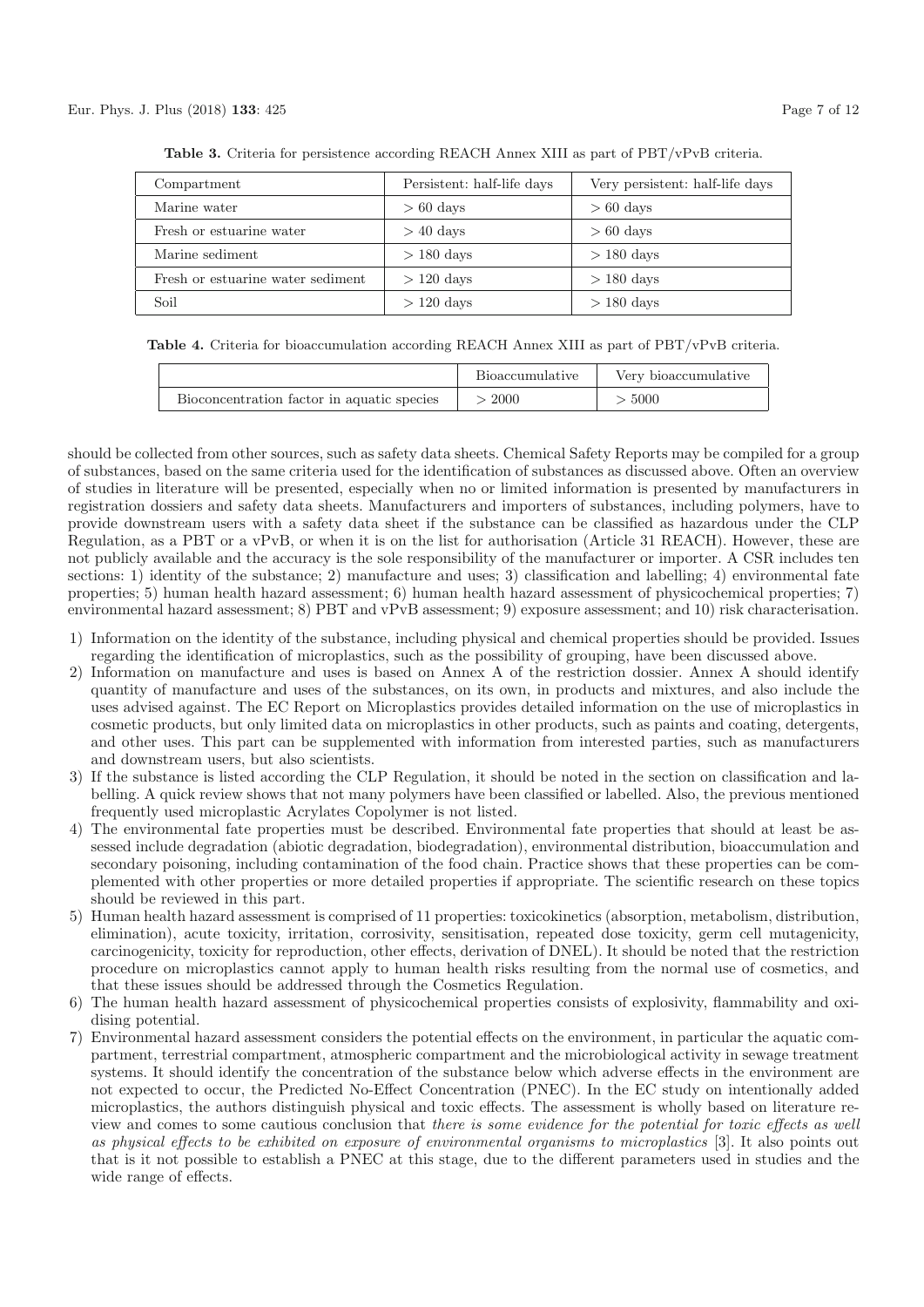- 8) The objective of the PBT and vPvB assessment is to determine whether a substance is persistent, bioaccumulative and toxic, or very persistent and very bioaccumulative according to the criteria in Annex XIII REACH. A substance is persistent or very persistent if it fulfils any of the half-life values in table 3. Table 4 presents the criteria for bioaccumulation. Further details can be found in Annex XIII REACH. Also in this part of the dossier, scientific evidence should be reviewed.
- According to Annex I REACH, the exposure assessment requires a quantitative or qualitative estimate of the dose/concentration of the substance to which humans and the environment are or may be exposed. The assessment should consider all stages of the life-cycle of the substance resulting from the manufacture and identified uses and should cover any exposures that may relate to the hazards identified just above. Two steps can be distinguished: development of exposure scenarios and exposure estimation.

The EC Report on Microplastics states that an approach to exposure estimate using EUSES (European Union System for the Evaluation of Substances) represented a practicable and understandable method as the model is well understood by European regulatory authorities and industry experts alike, and that it can be reasonably easily adapted for estimation of the environmental distribution of microbeads for this project [3]. The report concludes that, notwithstanding uncertainties, certain uses of microplastics appear to lead to notable concentrations in environmental compartments, though it would be impossible to say whether these are significant in terms of environmental impact. As pointed out above, interested parties are able to provide ECHA with relevant information. This section should also include an assessment of the risk management measures, including any existing legal requirements, and the effectiveness thereof. Included should be national measures, voluntary agreements and international initiatives. Most obvious in relation to microplastics in cosmetic products is the prohibition of microplastics as emission from cosmetics products cannot be prevented, though the ECHA Guidance for restriction dossiers suggests a broad approach to provide the essential information for the section on justification for restrictions at Community level, which will be examined below. For microplastics in other products other measures could be appropriate to prevent emission to the environment. Regarding microplastics in cosmetic products in the EU, so far only the French legislation has taken effect on the use of microplastics in cosmetic products by consumers, though its ban is based on a limited definition applicable to only rinse-off products. The EC Report on Microplastics suggests a decrease due to voluntary action taken by the cosmetics industry. However, part of these analyses is based on research by Cosmetics Europe in 2012 [25], which was only surveying polyethylene microplastics used for exfoliating and scrubbing, leaving out all other microplastics with other functions. The suggested decrease could be explained by using alternative polymers, which were not included in the survey. On the international level, the United Nations Environment Programme, in the Draft resolution on marine litter and microplastics [26], has acknowledged microplastics as a serious threat to the environment and calls upon international organisation, states, the private sector and civil society to take action.

10) The information on risk characterisation is closely related to the exposure assessment as it requires a risk characterisation for each exposure scenario. It shall consider the human population (as workers, consumers or indirectly via the environment). For microplastics, direct exposure to substances in cosmetic products is excluded from restriction under REACH, however indirect exposure via contamination in water and food should be taken into account.

The practice of restriction dossiers demonstrates that the information in this part of the dossier can be based on extensive literature review and information of interested parties. ECHA has made a call to provide evidence and information on the intentional uses of microplastic particles in products of any kind [15]. ECHA stipulates that the scope of the investigation is very wide and that all relevant products, including rinse-off and leave-on cosmetic products will be investigated.

The justification for an EU wide restriction measure should also be included in this part, requiring that i) action is required on a union-wide basis, and ii) a restriction is the most appropriate community-wide measure with regard to effectiveness, practicality, and monitorability, with further details in Annex C. The restriction should be considered against the objectives of REACH, human health and environment protection, as well as free circulation of substances on the internal market. For the restriction dossier on microplastics, focus will be foremost on environmental aspects, since the threat to the aquatic environment was identified as the main concern by the European Commission. Both in the marine environment as in freshwater systems, microplastics are a major source of pollution [27,28]. Oceans, rivers and lakes transport microplastics, even to the most remote areas of the earth. The transboundary exposure to microplastics is a consideration for action on a union-wide base, which should lead to a substantial reduction of intentionally added microplastics. Since removing microplastics from the aquatic environment is extremely difficult and costly, or even impossible, prevention is identified as the most effective option [29]. Acknowledgement of the fact that intentionally added microplastics are only a fraction of all emitted microplastics to the environment, a restriction might nevertheless effectively tackle this particular fraction, notwithstanding the need for regulation on other emitted microplastics.

This section continues with considerations regarding the working of the internal market, as the restriction pertains to the adding of microplastics to products, which are subject to the free movement of goods principle. In Article 9 of the Cosmetic Regulation, on free movement, it is stipulated that member states shall not restrict cosmetic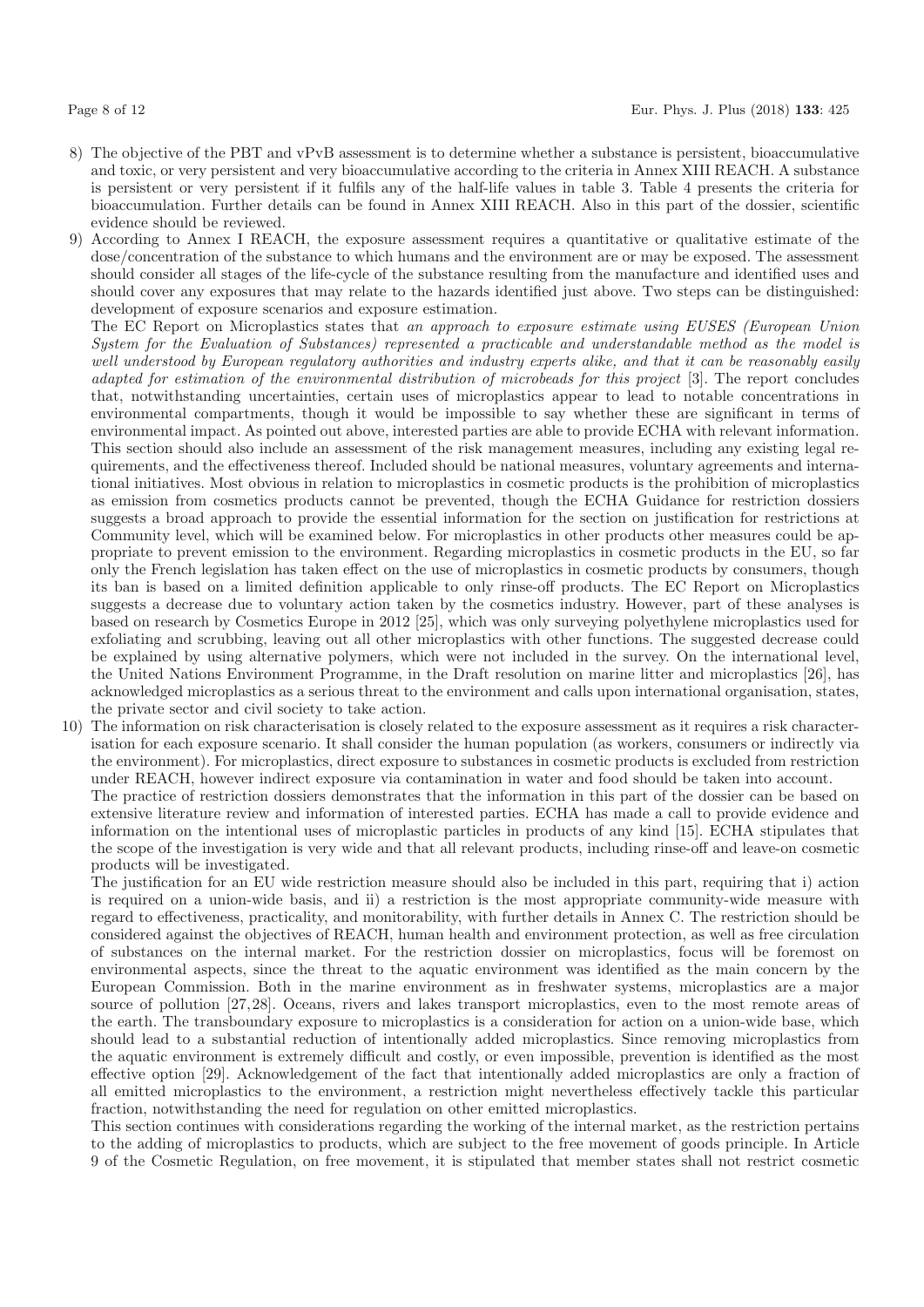products which comply with the requirements. Also REACH includes a roughly similar provision in Article 128. The free movement of goods is a pillar of the European Union and prohibits unjustified restrictions by member states. At the same time, it is the underlying principle of harmonisation of technical standards as key component in EU law. This is confirmed in case law regarding REACH, in which the Court stated that harmonisation is a result from a finalised restriction process [30]. The Court also pointed out that national measures trigger the restriction procedure, in order to harmonise standards. In its request for a restriction proposal, the European Commission referred to national initiatives banning the use of microplastics and these circumstances contribute to the justification of a restriction on union level. Without harmonised standards, in the form of a restriction, member states would be able to institute their own restrictions, possibly leading to a patchwork of standards.

The third section in this part of the report should contain information on the baseline, the business as usual scenario, further detailed in Annex D, which may be used for the next part of the report, the impact assessment.

### **5.3 Impact assessment**

This part of the dossier should provide information on all potential impacts, with a qualitative and quantitative assessment of the impacts, and monetisation thereof. Annex E provides the detailed information and the first section deals with the risk management options (RMOs). RMOs are any possible changes to legislation or other requirements to industry to control risks, including the proposed restriction but also, for example, other restrictions based on other regulation, and economic instruments and voluntary agreements. The second section describes alternative substances. Annex XV prescribes that *available information on alternative substances and techniques shall be provided, including:* – information on the risk to human health and the environment related to the manufacture or use of the alternatives,

 $-$  availability, including the time scale, and,  $-$  technical and economical feasibility.

Annex E also contains a description of restriction scenarios, economic impacts, human health and environmental impacts, and other impacts, such as social impacts and wider economic impacts, which can be seen as a socio-economic assessment as required by Annex XV REACH. This section of the dossier has been labelled as an enormous difficult task [31]. The restriction report expects a description of at least two restriction options, which are assessed and compared in detail.

The EC Report on Microplastics includes a twenty-page review of alternatives in a wide range of products. For microplastics in cosmetic products, focus is on scrub and exfoliating functions, however the report notes that widening of the definition and the scope of restriction may lead to thousands of alternatives to be assessed. Two scenarios of restrictions, based on different definitions of microplastics, are put forward. Scenario 1 is based on the restriction of microplastics as a solid, no soluble plastic particle, both in rinse-off and leave-on products. Based on information from Cosmetic Europe and the European Federation for Cosmetic Ingredients (EFfCI), the EC Study concludes that this scale of costs is unlikely to be affordable.

Scenario 2 would involve a restriction covering all polymers. Based on information provided by EFfCI, it would follow that *virtually all classes of cosmetic products* would be affected. According to the industry, most formulations would no longer be feasible, while *alternative technologies are not available and would take years/decades to develop (if* at all possible). Financial information is mostly based on calculations of the industry, in particular the reformulation costs of products, and costs are estimated in the worst case at some  $\epsilon$  5.2 billion annually. Although taking into account variabilities and uncertainties, the EC Report on Microplastics points out that the potential costs of a restriction are potentially very significant. The report concludes that it is not considered possible to demonstrate that the net benefits of a restriction to health and the environment would outweigh the net costs to the industry and consumers at the present time [3].

Conclusions in the impact assessment chapter are used in developing the justification that the proposed restriction is the most appropriate measure, especially in the light of effectiveness and practicality. Which assessment weights more is unclear, though the hierarchy will determine largely the conclusions on justification [31]. The information also provides a basis for the opinion of the SEA Committee. Therefore, it is essential that further information from interested parties is presented, which may complement the information or even counter the assumptions in the EC Report on Microplastics. For example, there are already more than fifty cosmetic companies that do not use microplastic ingredients in all of their products [32], proving that there are readily available alternatives for competitive prices, which may reduce the reformulation costs significantly.

### **5.4 Assumptions, uncertainties and sensitivities**

In this chapter of the restriction report the main assumptions should be described, as well as the uncertainties. Uncertainties can be noted in all kinds of information, from quantities in use and of emissions, to estimates and calculation of costs. As we have seen in the previous chapter, if only information of one particular source is available, assessments will be largely based on this information, and therefore could be incomplete or even biased. This part could also indicate a request for further information from stakeholders to test assumptions or reduce uncertainties.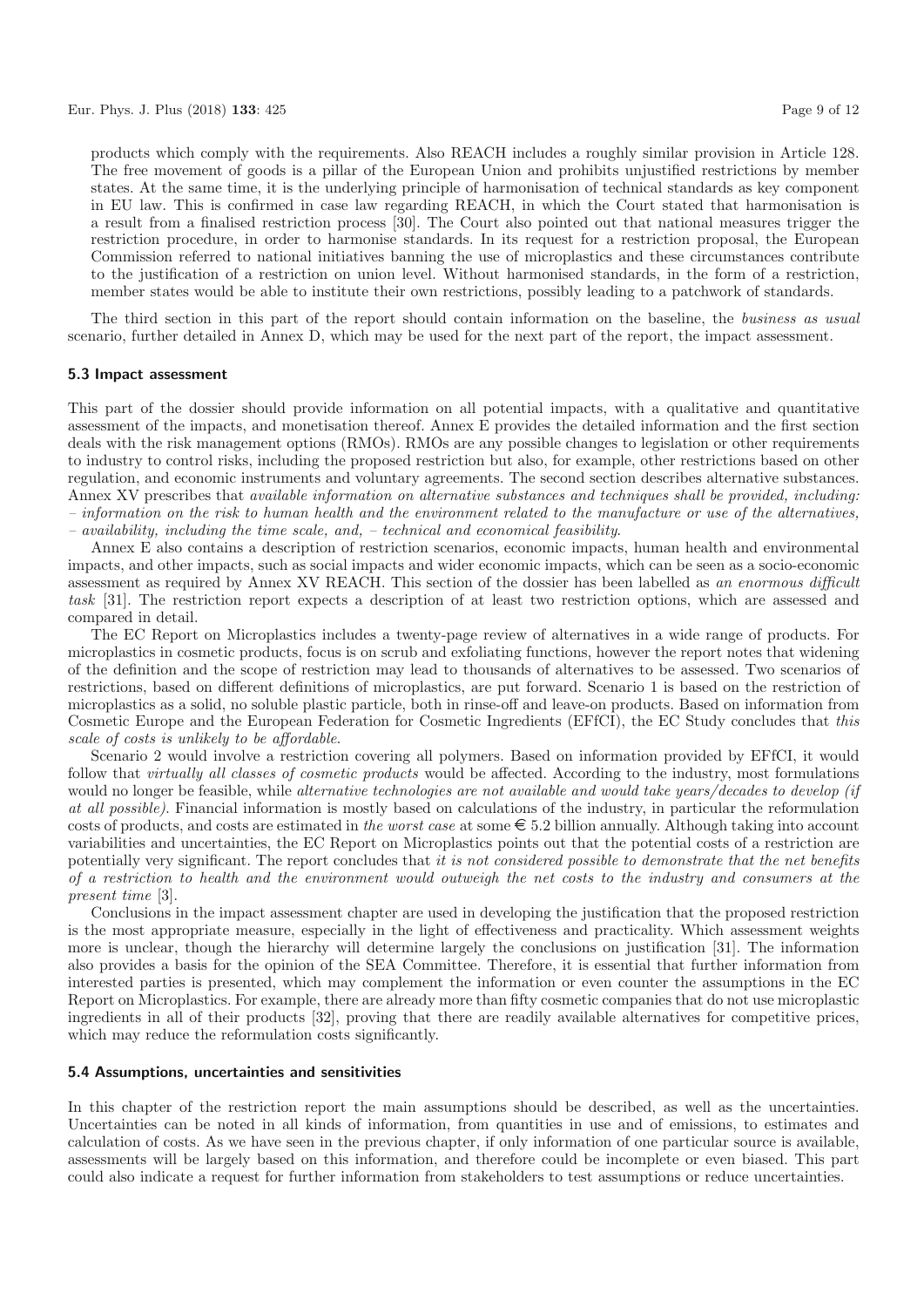A gap in scientific data may also trigger the application of the precautionary principle. Its purpose is to make greater allowance for uncertainty and it may result in a shift of the burden of proof [33,34]. However, no mentioning of the precautionary principle is made in any of the guidance documents of ECHA. A review of restriction dossiers reveals that the precautionary principle does not play a role in the assessment and justification of restrictions. It seems to be a missed opportunity and may possible prevent restrictions in situations of uncertainty [34]. Regarding the certain uses on microplastics, the EC Report on Microplastics concludes that for the use of microplastics in the oil and gas industry, hardly any scientific data is available [3]. No further analyses of these uses are made in the report, and it seems unlikely that a restriction would cover these uses, while the potential of contamination of these uses may be as severe as other uses.

### **5.5 Conclusion and information on stakeholder consultation**

The report ends with a conclusion stating shortly the proposed restriction and the justifications. Annex G in the Annexes part refers to stakeholder contacts, and the methods employed, ranging from calls for evidence to direct consultation and participation in meetings. This pertains to informal consultation, as the formal consultation starts after the submission of the restriction dossier.

As mentioned above, ECHA made a call for evidence and information regarding the restriction dossier and ECHA particular welcomed information on the definition of microplastics, the specific uses, the functions, the alternatives and socio-economic impacts. Furthermore, it asked for information on analytical methods for detecting and characterising microplastic particles in products.

Compiling a restriction dossier according to the requirements described above, is a time-consuming and complex task. Guidance is provided by ECHA, but as result of the large quantity of information to supply and the details required, it seems almost impossible to collect and assess the information within a year. Practically, the European Commission has stretched this period regarding the restriction dossier on microplastics by first commissioning a study with similar sections, which resulted in the EC Report on Microplastics. Nevertheless, it remains a daunting task to prepare a restriction dossier on microplastics, given the number of polymers, the lack of registration dossiers, the various functions and uses of microplastics, the numerous products that contain microplastics, great quantity of dispersed scientific information, and the number of required assessments, in particular hazard, impact, risk and socio-economic assessments.

### **6 Furthers steps in the restriction procedure**

As outlined above, after submitting the restriction dossier, both the SEA and RAC Committees prepare an opinion, and interested parties are able to provide comments. At any time, the European Commission is able to withdraw the restriction proposal. After this period it is up to the European Commission to draft the amendment for inclusion of a restriction in Annex XVII of REACH, and guide it through the regulatory procedure. When a restriction is adopted and published, usually a phase out period will start, so industry can adjust its substances and products for compliance. Enforcement is a task for member states. Each member state should implement the REACH restriction into its national legislation and set sanctions for non-compliance. National authorities may carry out inspections, which could be coordinated and guidance of ECHA. However, the main responsibilities are with the national authorities, as ECHA has not enforcement powers.

Restrictions may be amended, through the same procedure, so by compiling again a restriction dossier. Also provisional measures may be taken in case of urgent action is essential to protect human health or the environment (Article 129 REACH), which would trigger the restriction procedure for amendment.

# **Concluding remarks**

This article has attempted to describe the restriction process and the contents of the restriction dossier, while addressing the issue of scientific input. The procedure is complex and lengthy, with several consultations of interested parties in different phases. Scientific experts are able to provide evidence in both informal and formal positions, as interested parties, but also as members of the RA or SEA Committees.

Although following an outlined format and guidance by ECHA, the compilation of a restriction dossier remains an enormous task, especially the preparation of the assessments, such as the socio-economic assessment. The submitter of the dossier is highly dependent on data that is available from interested parties, as it seems to be impossible to carry out such an assessment from scratch within a year [16]. The content and format of the dossier clarifies that the objectives of REACH —human health and environmental protection on one side, and regulation of the internal market on the other side— go hand in hand. The free movement of substances and products is an essential aspect in the drafting of the restriction proposal, the actual amendment. Even the abundance of scientific data on hazards and environmental fate does not guaranty regulatory measures: the restriction must also be justified on the basis of the socio-economic assessment. The EC Study on Microplastics strikingly points out that economic considerations may substantially affect the justification for restrictions as the costs aspects put a heavy weight in the balancing act [3].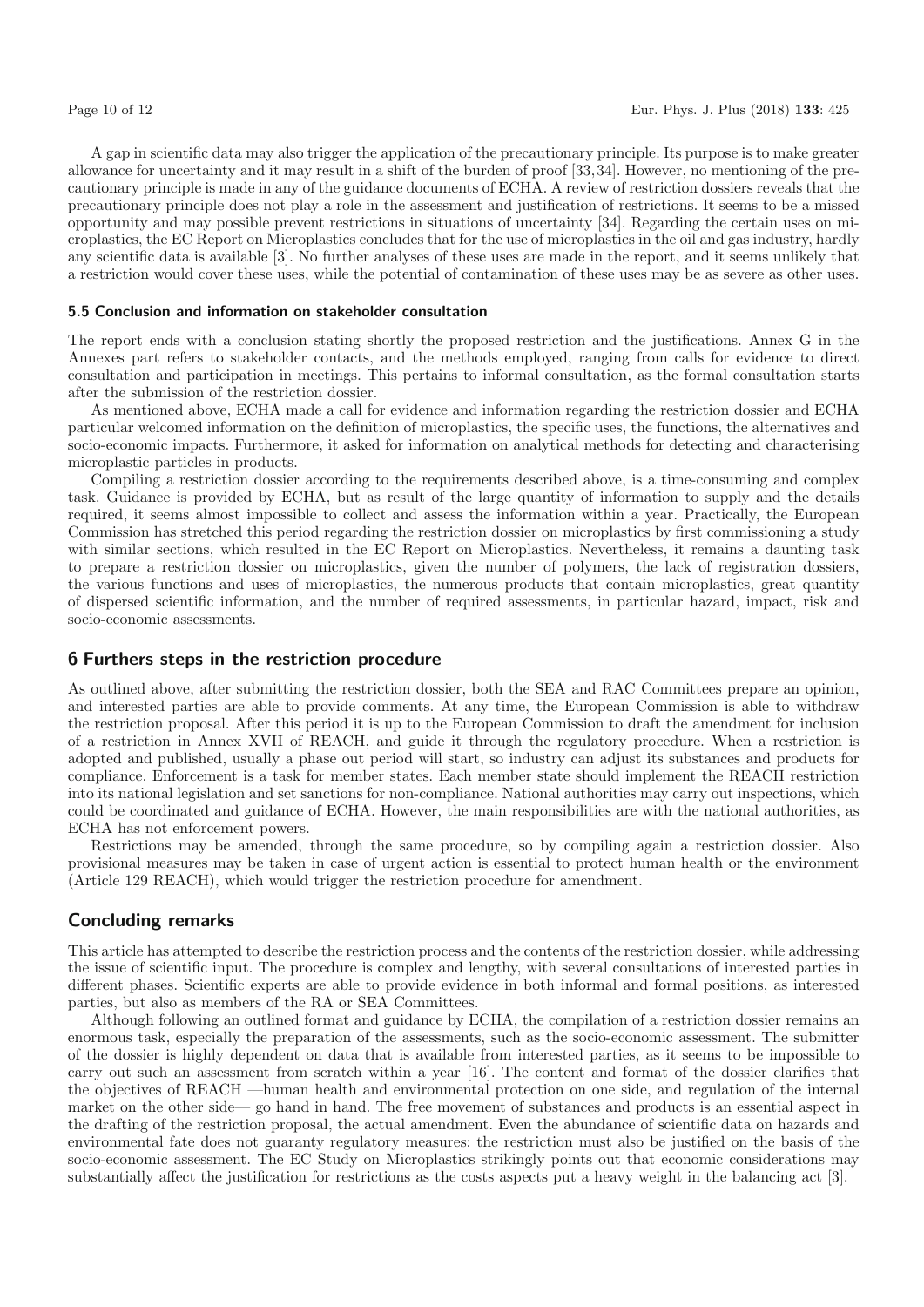In the case of insufficient scientific data, it seems that the precautionary principle does not play a significant role in the restriction procedure, even though it is part of the objectives of REACH. It is presumed that data gaps would rather lead to "less than more" justification of a restriction. For the restriction dossier on microplastics is therefore of utmost importance that all available evidence is provided. When less data is available, restriction seems to be less likely.

My final remark concerns the importance of political will. Plastic pollution has recently drawn a lot of public and political attention and the momentum for further regulation of plastics is there [4]. In the end, it is up to the European Commission, together with the Council and the European Parliament, to make the final decision on a restriction on microplastics.

**Open Access** This is an open access article distributed under the terms of the Creative Commons Attribution License (http://creativecommons.org/licenses/by/4.0), which permits unrestricted use, distribution, and reproduction in any medium, provided the original work is properly cited.

# **References**

- 1. Council Regulation (EC) 1907/2006 on the Registration, Authorisation and Restriction of Chemicals (REACH) [2006] OJ L 33/1.
- 2. European Commission, Note for the attention of Mr G. Dancet, Executive Director, ECHA, 9 November 2017, Ref. Ares (2017) 5463573.
- 3. EC, Intentionally added microplastics in products: final report (European Commission, Brussels, 2017).
- 4. Communication from the Commission to the European Parliament, the Council, the European Economic and Social Committee and the Committee of the Regions, A European Strategy for Plastics in a Circular Economy, SWD (2018) 16 final, COM (2018) 28 final 16 January 2008.
- 5. EU Survey, Investigating options for reducing releases in the aquatic environment of microplastics emitted by (but not intentionally added in) products, https://echa.europa.eu/hot-topics/microplastics.
- 6. C.M. Rochman, A.M. Cook, A.A. Koelmans, Environ. Toxicol. Chem. **35**, 1617 (2016).
- 7. E. Fisher, J. Risk Res. **11**, 541 (2008).
- 8. Regulation 1272/2008/EC of 16 December 2008 on Classification, Labelling and Packaging of Substances and Mixtures, [2008] OJ L353/1.
- 9. L. Bergkamp, The European Union REACH Regulation for Chemicals: Law and Practice (Oxford University Press, 2013).
- 10. E. Fisher, Rev. Eur. Comp. Int. Environ. Law **23**, 163 (2014).
- 11. OECD, Data analysis of the identification of correlations between polymer characteristics and potential for health or ecotoxicological concern (OECD, Paris, 2009).
- 12. Regulation (EC) 1223/2009 of the European Parliament and of the Council on cosmetic products OJ L342/59 (Cosmetics Regulation).
- 13. ECHA, Committee for Risk Assessment, https://echa.europa.eu/about-us/who-we-are/committee-for-riskassessment.
- 14. Council Decision of 28 June 1999 laying down the procedures for the exercise of implementing powers conferred on the Commission (1999/468/EC) OJ L 184, Articles 5a and 7.
- 15. ECHA, Call for evidence on the use of intentionally added microplastic particles in products of any kind, 1 March 2018, https://echa.europa.eu/calls-for-comments-and-evidence/-/substance-rev/19224/term.
- 16. ECHA, Guidance for the preparation of an Annex XV dossier for restrictions (ECHA, 2007).
- 17. ECHA, Addendum to the guidance on Annex XV for restrictions and the guidance on socio-economic analysis (SEA) restrictions, Format of Annex XV restriction report, Version 2.1, 17 May 2016.
- 18. A.J. Verschoor, Towards a Definition of Microplastics Considerations for the Specification of Physico-Chemical Properties (RIVM, 2015).
- 19. Loi n° 2016-1087 du 8 août 2016 pour la reconquête de la biodiversité, de la nature et des paysages, TA n° 803, http://www.assemblee-nationale.fr/14/ta/ta0803.asp, Translation provided by Isaure Simonin, student of the Leiden Advocacy Project on Plastic.
- 20. H.H.R. 1321 —Microbead-Free Waters Act of 2015, 114th Congress (2015–2016), https://www.congress.gov/bill/114thcongress/house-bill/1321.R.1321.
- 21. H.A. Leslie, Review of Microplastics in Cosmetics (IVM Institute for Environmental Studies, Amsterdam, 2014).
- 22. UNEP, Plastic in Cosmetics: Are we Polluting the Environment through our Personal Care? (UNEP, 2015).
- 23. Final Report on the Safety Assessment of Acrylates Copolymer and 33 Related Cosmetic Ingredients, in International Journal of Toxicology, Vol. **21** (Suppl. 3), 1 (2002) https://doi.org/10.1080/10915810290169800.
- 24. EU, Cosing, https://ec.europa.eu/growth/sectors/cosmetics/cosing en.
- 25. T. Gouin et al., SOFW J. **141**, 40 (2015).
- 26. UNEP, Draft resolution on marine litter and microplastics, 5 December 2017, UNEP/EA.3/L.20.
- 27. A.L. Andrady, Mar. Pollut. Bull. **62**, 1596 (2011).